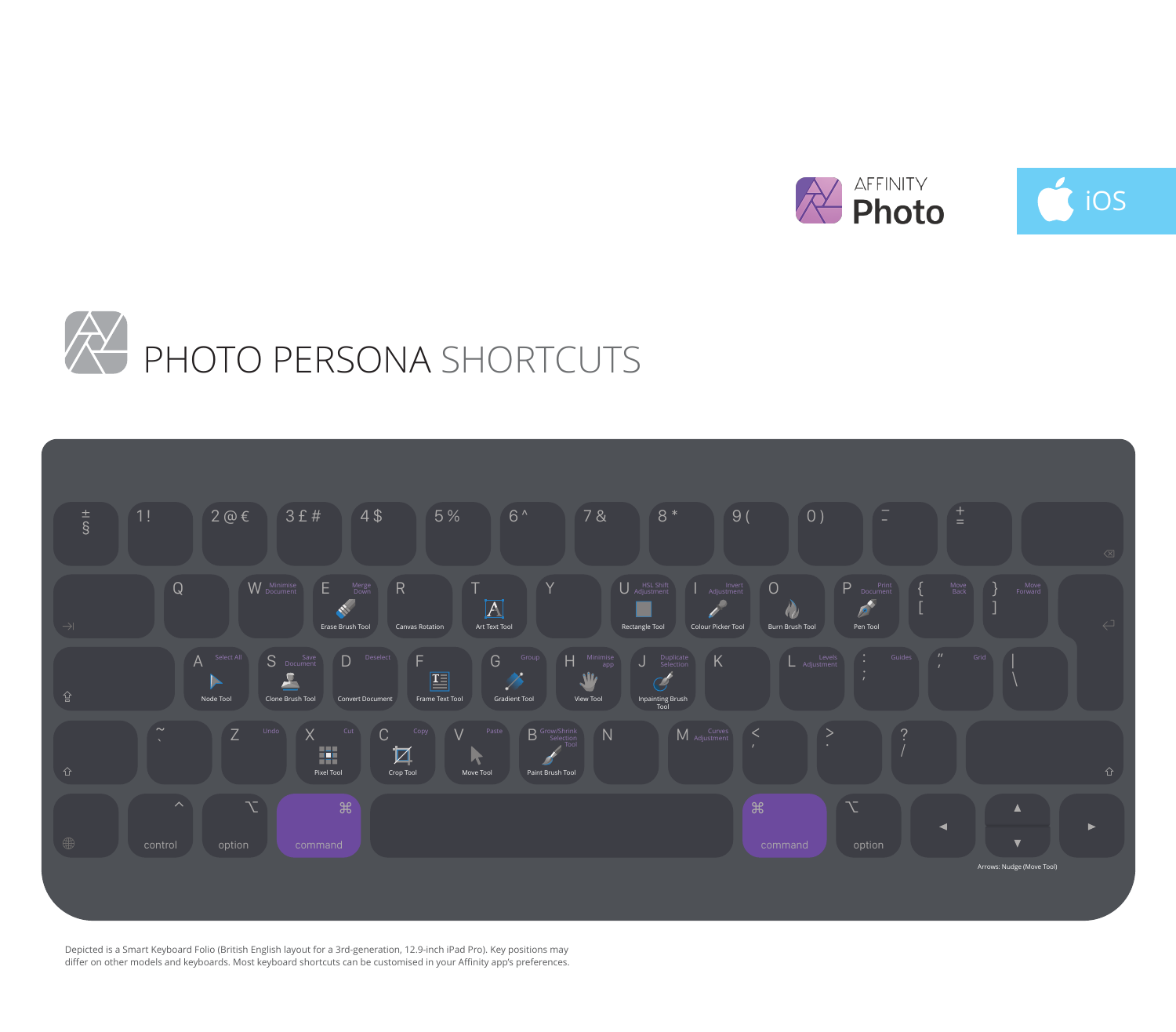

## SELECTION PERSONA SHORTCUTS

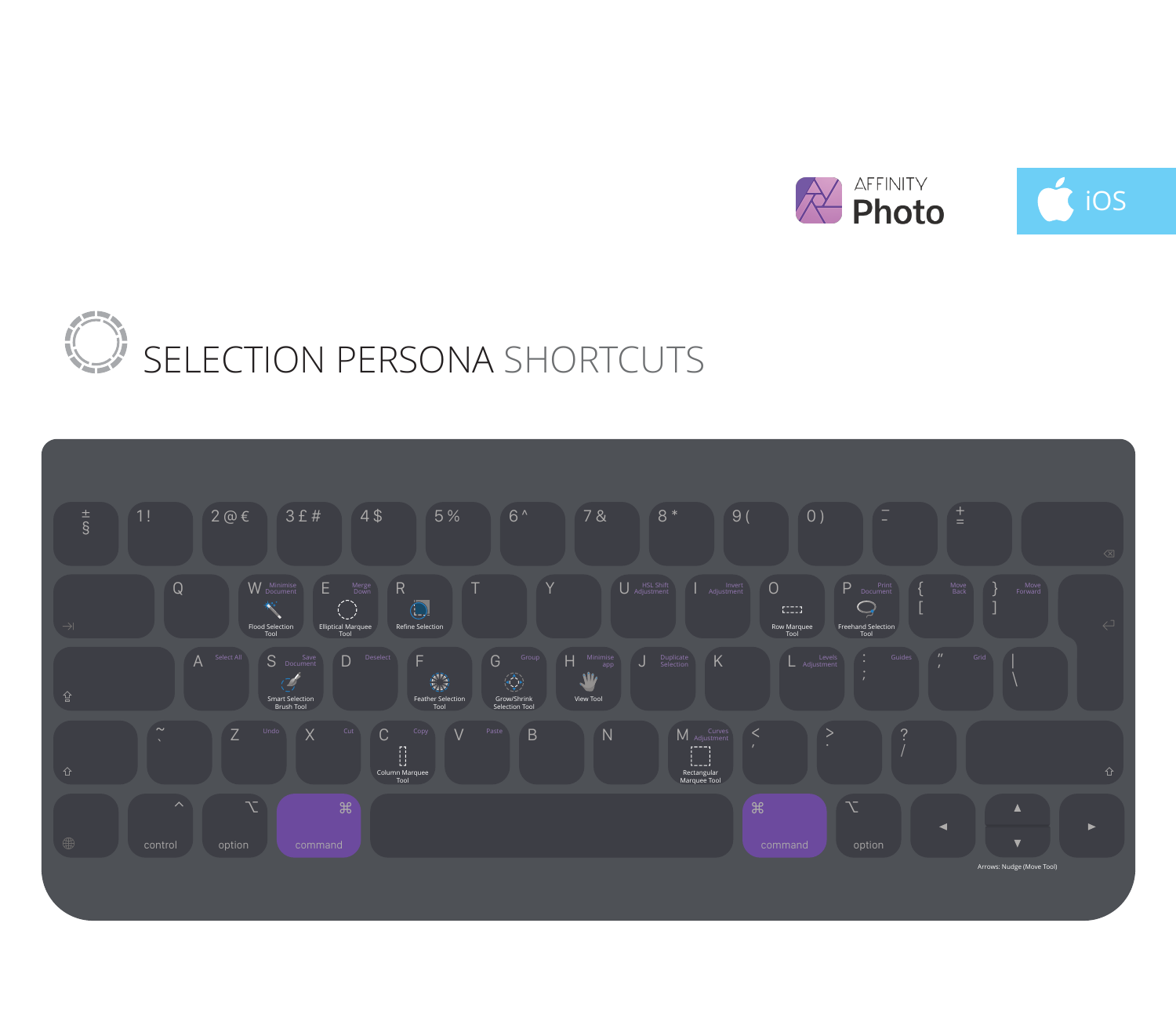

## LIQUIFY PERSONA SHORTCUTS

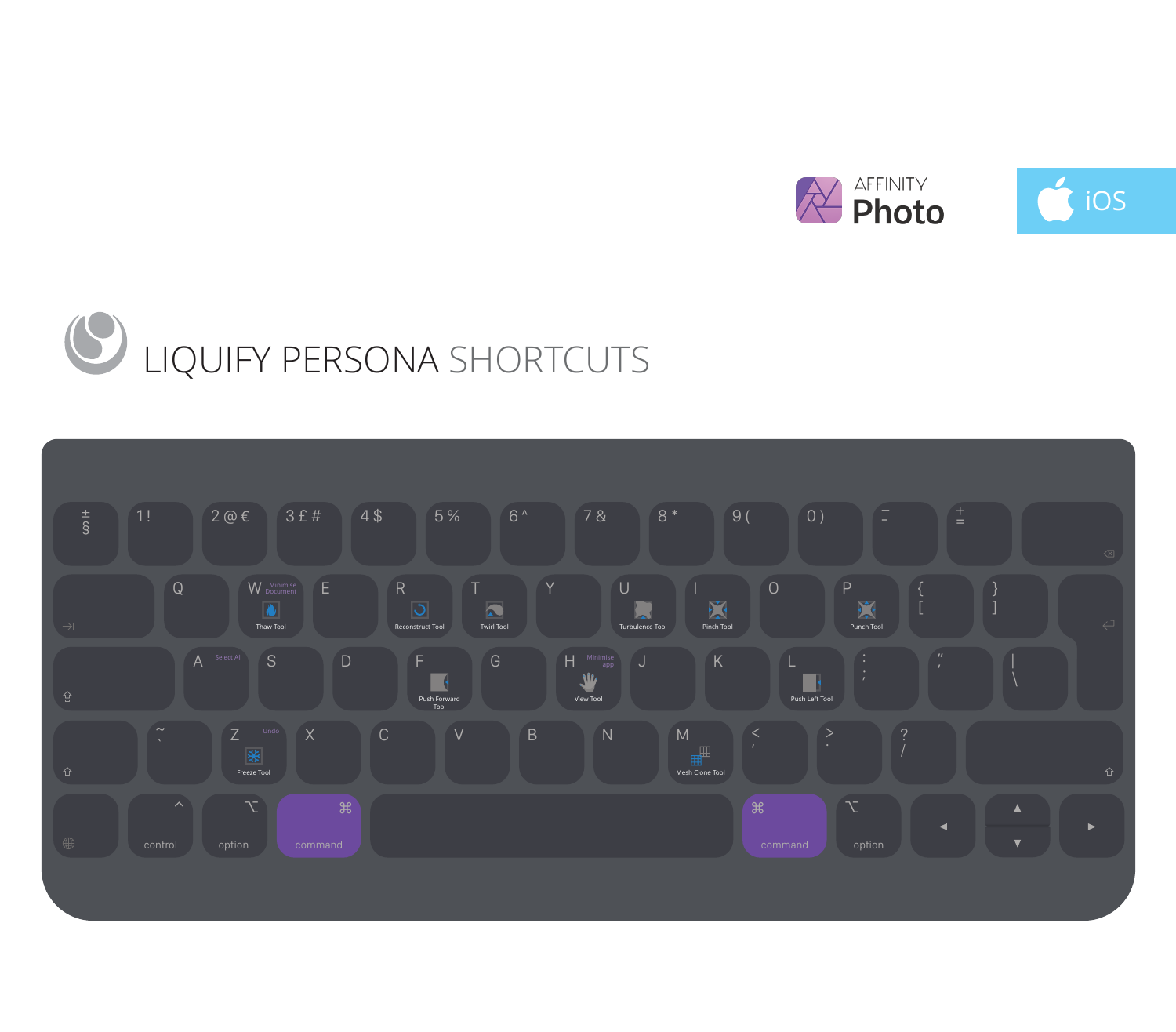



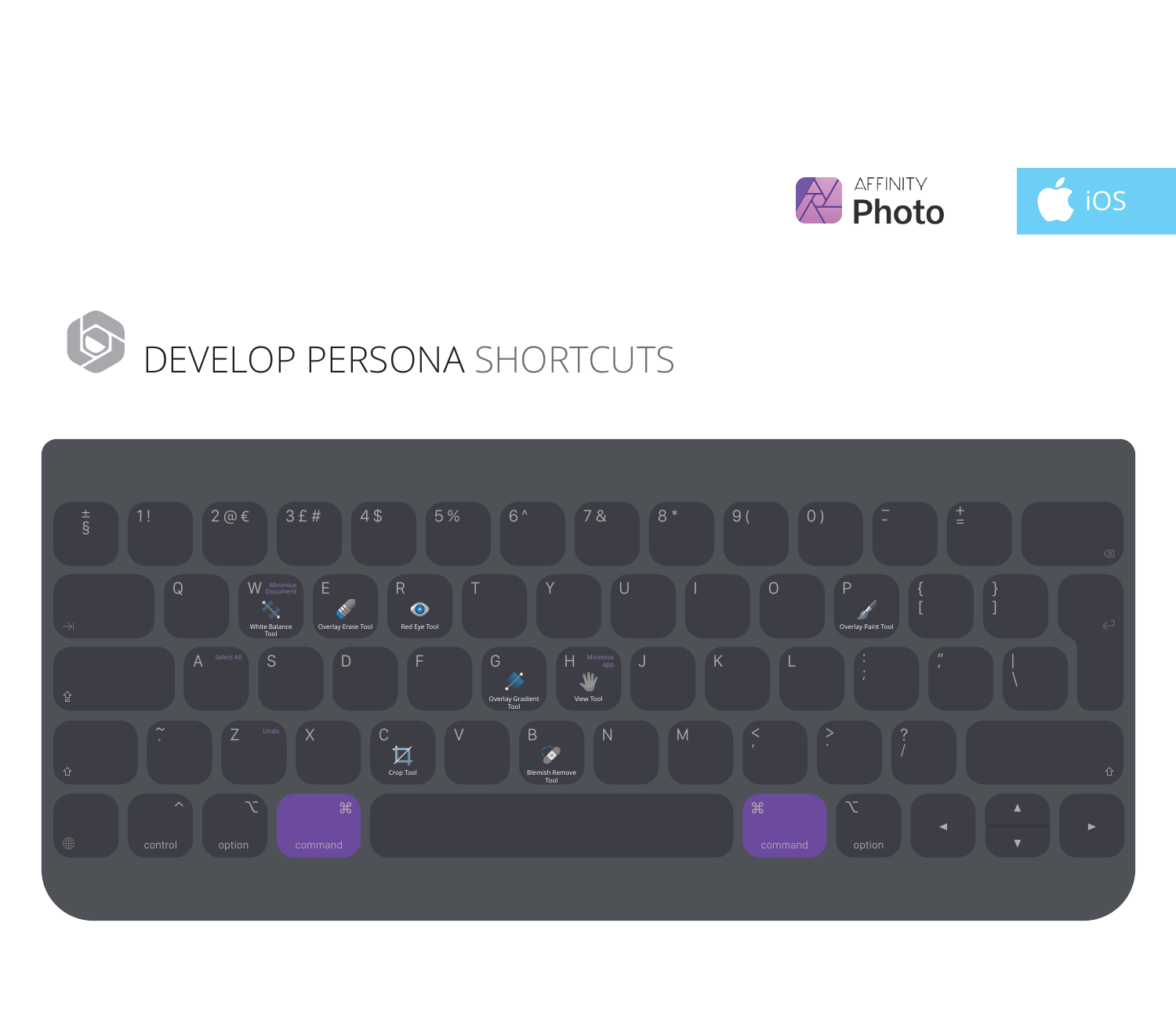

## TONE MAPPING PERSONA SHORTCUTS